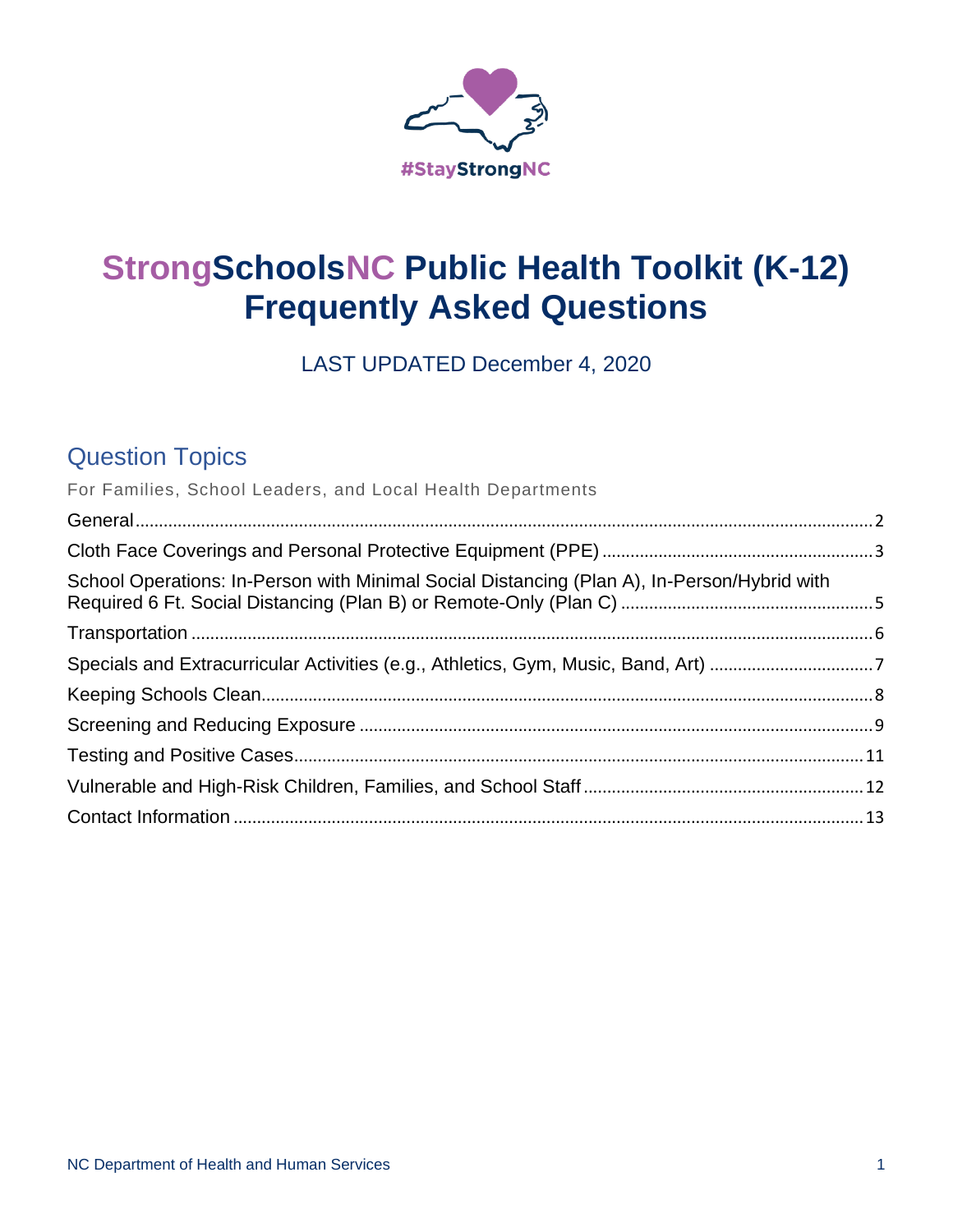# <span id="page-1-0"></span>General

## **Where can I find all COVID-19 public health guidance documents for NC's schools?**

Visit<https://covid19.ncdhhs.gov/guidance#schools> for the most up-to-date NCDHHS guidance for NC's schools. Some key documents available online include:

- [StrongSchoolsNC: Public Health Toolkit -](https://files.nc.gov/covid/documents/guidance/Strong-Schools-NC-Public-Health-Toolkit.pdf) K-12 [\(Spanish\)](http://files.nc.gov/covid/documents/guidance/education/Strong-Schools-NC-Public-Health-Toolkit-SPANISH.pdf)
- [Key Updates Summary](https://files.nc.gov/covid/documents/guidance/education/K-12-Public-Health-Guidance-Key-Updates.pdf)
- [For Families: What to Expect When Schools Reopen](https://files.nc.gov/covid/documents/guidance/education/NCDHHS-Guidance-for-When-Schools-Reopen.pdf) [\(Spanish\)](https://files.nc.gov/covid/documents/guidance/education/NCDHHS-Guidance-for-When-Schools-Reopen-Spanish.pdf)
- [What Are We Learning About COVID-19 and Children?](http://files.nc.gov/covid/documents/guidance/education/What-Are-We-Learning-About-Children-and-COVID-English.pdf) [\(Spanish\)](https://files.nc.gov/covid/documents/guidance/education/What-Are-We-Learning-About-Children-and-COVID-Spanish.pdf)
- [Reference Guide for Suspected, Presumptive, or Confirmed Cases of COVID-19 \(K-12\)](https://files.nc.gov/covid/PHT-ScreeningReferenceGuide_6.30.pdf)
- [StrongSchoolsNC Infection Control and PPE Guidance \(K-12\)](https://files.nc.gov/covid/documents/guidance/education/Strong-Schools-NC-Public-Health-Toolkit-PPE-Guidance.pdf)
- [Considerations For COVID-19 Testing of Adults and Children Who Work at or Attend a K-12 School](https://files.nc.gov/covid/documents/guidance/education/K-12-COVID-19-Testing-Considerations.pdf) [\(Spanish\)](https://files.nc.gov/covid/documents/guidance/education/K-12-COVID-19-Testing-Considerations-Spanish.pdf)
- [When to Quarantine](https://files.nc.gov/covid/documents/guidance/When-to-Quarantine-English.pdf) [\(Spanish\)](https://files.nc.gov/covid/documents/guidance/When-to-Quarantine-Spanish.pdf)
- [Celebrating Safely: Tips for the Holidays](https://files.nc.gov/covid/documents/guidance/education/NCDHHS-K-12-Holiday-Packet.pdf) [\(Spanish\).](https://files.nc.gov/covid/documents/guidance/education/NCDHHS-K-12-Holiday-Packet-Spanish.pdf)
- [Requirements & Recommendations for Non-Public Schools](https://files.nc.gov/covid/documents/guidance/education/Non-public-Schools-Guidance.pdf)

# **Where can I find NC Department of Public Instruction's operational guidance for public schools?**

NCDPI has provided guidance for public schools across the state to consider as they open for in-person instruction, as well as considerations for remote learning. [Read more](https://www.dpi.nc.gov/news/covid-19-response-resources/lighting-our-way-forward) by clicking the link.

## **How are children affected by COVID-19?**

For more information, see [What Are We Learning About COVID-19 and Children?](http://files.nc.gov/covid/documents/guidance/education/What-Are-We-Learning-About-Children-and-COVID-English.pdf) [\(Spanish\)](https://files.nc.gov/covid/documents/guidance/education/What-Are-We-Learning-About-Children-and-COVID-Spanish.pdf). Children, particularly younger children, may be less likely than adults to become infected with COVID-19, even after being exposed to someone with COVID-19, and may have mild to no symptoms. Newer findings suggest there may be an undercount of the actual number of children infected, and more cases in children have been detected recently. Children under 10 years of age may be less likely to spread COVID-19 to others than older teens and adults. Newer findings may suggest that younger children may be able to spread virus more than originally thought. Children may be more likely to get COVID-19 from an adult than to spread an infection to an adult. Spread of COVID-19 is more likely within a household than not within a household (such as school).

### **Should my child attend school in-person?**

Every family must make the right decision for themselves, knowing their community, their child's school, and their child. We know that in-person school is fundamental to children's development and well-being – especially for younger children. Schools provide academic support, social and emotional skills, a safe, comfortable place, reliable food and nutrition supports, physical/speech therapy, and opportunities for physical activity. There can be substantial negative impacts for children and communities without in-person learning taking place regularly. Your child's school, whether public or private, is required to implement specific mitigation efforts including wearing cloth face coverings for- all children and staff ages 5 and up.

**I have specific questions about my child and my school. Where can I find more information on how my school is taking action on the public health guidance provided by NCDHHS?** Every child and every school is unique. NCDHHS issued statewide public health guidance through the [StrongSchoolsNC Public Health Toolkit \(K-12\).](https://files.nc.gov/covid/documents/guidance/Strong-Schools-NC-Public-Health-Toolkit.pdf) Contact your school and/or district to find out more information on how they are operating their facilities to students and staff.

## Why are elementary (K – 5<sup>th</sup> grade) schools able to choose to operate under Plan A, while **middle and high (6th – 12th grade) schools cannot?**

On September 17, 2020, Governor Cooper announced that the State would allow schools to expand options for inperson instruction to include a 'Plan A' option for all kindergarten – 5<sup>th</sup> grade students, effective October 5, 2020.This decision was made after careful consideration of recent trends of COVID-19 rates in the state, including stabilization of overall rates of laboratory confirmed COVID-19 cases, and evolving scientific evidence about the virus and younger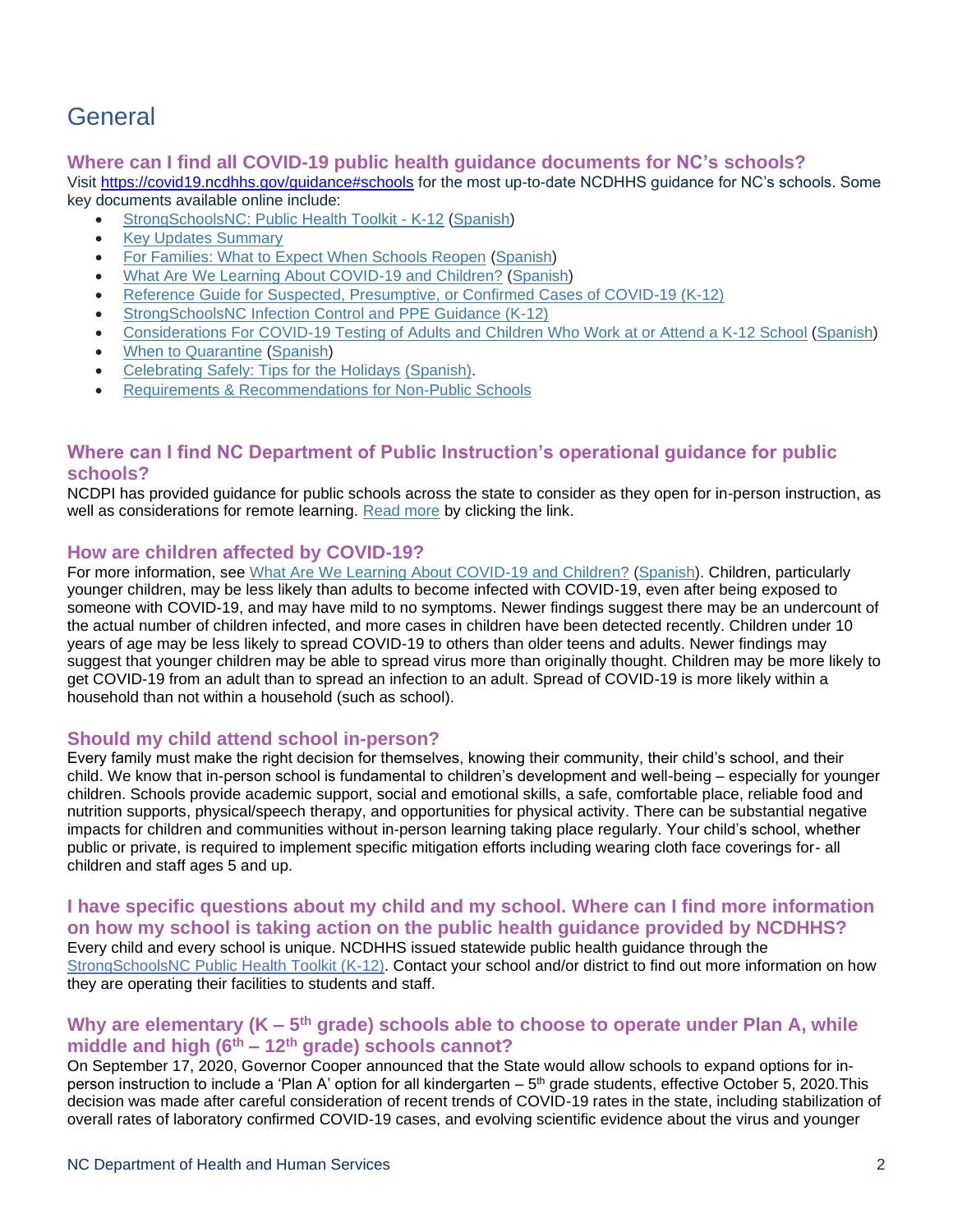children. This decision prioritizes in-person learning for our youngest students, supports working families, and provides more children with the opportunity to access other critical services provided in schools, including meals, regular physical activity, and social interaction.

Given what we now know about how children are affected by COVID-19, especially young children, in conjunction with recent state trends, this is the right time to lessen restrictions for our youngest students. We will continue to evaluate emerging scientific evidence and look forward to the eventual increase of in-person instruction for middle and high school students.

## **Do public and private preschool programs have to adhere to the requirements listed in the StrongSchoolsNC Public Health Toolkit (K-12)?**

We know that preschool programs are an important part of our public schools across the state. We wanted to prevent any confusion in the release of this guidance regarding what public health requirements those preschool programs located in public schools should follow.

[The memorandum linked here](https://files.nc.gov/covid/documents/guidance/Preschool-Memo-K-12-Reopening-Guidance.pdf) was issued on June 8, 2020, jointly between the NC Department of Health and Human Services and the NC Department of Public Instruction. It states that preschool programs located in public schools, including NC Pre-K, EC, Title 1, and Head Start, should follow the [Interim Guidance for Child Care Settings](https://files.nc.gov/ncdhhs/documents/files/covid-19/NC-Interim-Guidance-for-Child-Care-Settings.pdf) ChildCareStrong, updated frequently. While similar to the K - 12 public health guidance, the child care guidance is better suited for early learning.

However, the memo notes that preschool programs located in public schools may be asked to take additional precautions on their campus, such as social distancing in the cafeteria. Outside of a public-school setting, we would not ask very young children to keep 6 feet apart from each other. However, if possible, preschool programs should follow campus-wide health protocols if asked to do so, especially in shared settings like hallways and the cafeteria. Students, families, and staff should consult local restrictions as they plan for the new school year.

When Governor Cooper issued [Executive Order No. 180](https://files.nc.gov/governor/documents/files/EO180-Face-Coverings-Requirements.pdf) on November 23, 2020, the order outlined that public and non-public schools must require face coverings to be worn by all workers, teachers, guests, other adults and children age five (5) or older. A child enrolled in a preschool class who is five years-old is required to wear a mask.

### **Do the requirements in the [StrongSchoolsNC Public Health Toolkit \(K-12\)](https://files.nc.gov/covid/documents/guidance/Strong-Schools-NC-Public-Health-Toolkit.pdf) apply to charter schools?**

Yes - These requirements apply to public schools across North Carolina, including all charter schools, regional schools, and lab schools.

## **How can nonpublic schools use the guidance in the [StrongSchoolsNC Public Health Toolkit](https://files.nc.gov/covid/documents/guidance/Strong-Schools-NC-Public-Health-Toolkit.pdf)  [\(K-12\)?](https://files.nc.gov/covid/documents/guidance/Strong-Schools-NC-Public-Health-Toolkit.pdf)**

On November 30, 2020, DHHS released [Requirements and Recommendations](https://files.nc.gov/covid/documents/guidance/education/Non-public-Schools-Guidance.pdf) for Nonpublic Schools. This document brings together the best guidance available for NC's schools, building out recommendations based on public school requirements, and outlines specifically what is required of nonpublic schools.

### **Where can I find Spanish versions of the Public Health Toolkit and other resources?**

It is important that all families of our students know what to expect when their children return to school, including our Spanish-speaking communities. Click here [for the Spanish version of the Strong Schools NC Toolkit.](https://files.nc.gov/covid/documents/guidance/education/Strong-Schools-NC-Public-Health-Toolkit-SPANISH.pdf) Check back regularly on the [NCDHHS guidance page under Schools](https://covid19.ncdhhs.gov/guidance#schools) for additional translated documents.

# <span id="page-2-0"></span>Cloth Face Coverings and Personal Protective Equipment (PPE)

**When are face coverings/masks required for North Carolina's students, teachers, and staff?** See the [StrongSchoolsNC Public Health Toolkit](https://files.nc.gov/covid/documents/guidance/Strong-Schools-NC-Public-Health-Toolkit.pdf) for statewide requirements and recommendations on cloth face coverings.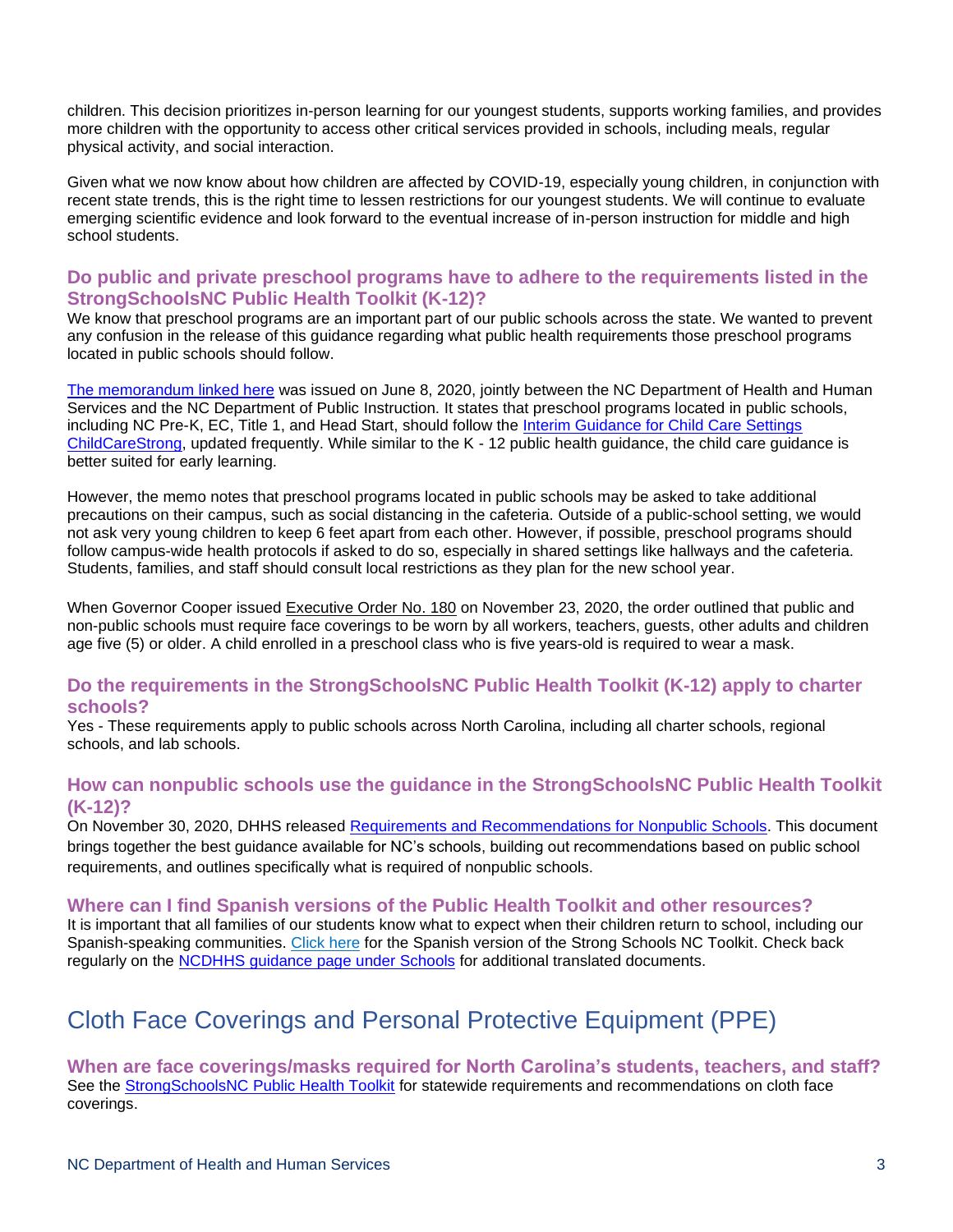We know that wearing a cloth face covering is one of the best tools we have for reducing the spread of COVID-19. In accordance with **Executive Order No. 180**, face coverings are required for all students ages 5 and up, teachers, staff, and adult visitors unless the person (or family member, for a student) states that an exception applies, such as if the person is eating or drinking. Face coverings must be worn by all students ages 5 and up, all teachers, staff, and adult visitors inside school buildings, and anywhere on school grounds, including outside, and during physical activity. They are also required while traveling on buses or other school transportation vehicles. Cloth face coverings are required when anyone is in-person in public schools in Plan A or Plan B.

## **I'm worried about my child wearing a face covering all day. Are there any times when they can take it off?**

Schools may choose to build in time for brief moments when individuals can take short breaks from wearing cloth face coverings at times and in settings where risk for transmission is lower (e.g., outside, when air circulation is increased by opening windows, and when people are consistently 6 feet apart).

# **For children who are home-schooled and those in virtual learning, is a face covering required?**

Students 5 years and older and all caretakers must wear a face covering, if non-household members are present. For example, if there is a blending of students from different households, face coverings are required.

### **Why are cloth face coverings required in addition to social distancing under Plan B?**

Our statewide public health guidance requires cloth face coverings for our K-12<sup>th</sup> students and staff because it is important to mitigate the spread of the virus by providing this barrier for transmission, as well as requiring social distancing of 6 feet under Plan B. Individuals may unintentionally come closer together for periods of time throughout the day; with required cloth face coverings for all, our public schools are better protected from spread in those circumstances. The guidance is not intended to allow for the taking on and off of cloth face coverings when sitting at desks 6 feet apart in classrooms for extended periods of time, for example.

## **Has the State provided cloth face coverings for schools?**

The State has provided at least five cloth face coverings for every student, teacher, and school staff member in North Carolina schools public (including all charter schools) and private. For more information, see [StrongSchoolsNC](https://files.nc.gov/covid/documents/guidance/education/Strong-Schools-NC-Public-Health-Toolkit-PPE-Guidance.pdf)  [Infection Control and PPE Guidance \(K-12\)](https://files.nc.gov/covid/documents/guidance/education/Strong-Schools-NC-Public-Health-Toolkit-PPE-Guidance.pdf)

## **Are face shields an allowable substitute for a cloth face covering?**

Based on recommendations from the CDC, [Executive Order No. 163](https://governor.nc.gov/documents/executive-order-no-163) notes that face shields **do not** meet the requirements for face coverings in any setting. NC DHHS does not include face shields as acceptable substitutes for face coverings within the StrongSchoolsNC Public Health Toolkit (K-12). Teachers who require mouth visibility should use transparent face masks.

There is some evidence that face shields can protect the wearer from respiratory droplets spread from others. Unlike with face coverings, it is not known if face shields provide any benefit in controlling the spread of respiratory droplets to others (source control).

### **If an educator's mouth must be visible for instructional purposes, what can they do?**

For certain individuals, the use of cloth face coverings by teachers or others may pose a challenge, such as students who are deaf or hard of hearing, students receiving speech/language services, infants and young students in early education programs, students with Autism Spectrum Disorder (ASD), and English-language learners. If available, a transparent face mask, or face coverings with a see-through panel in the front, may be a better option for protection that allows visibility.

# **What should a child or a teacher/staff member do with their mask while eating or during a mask break?**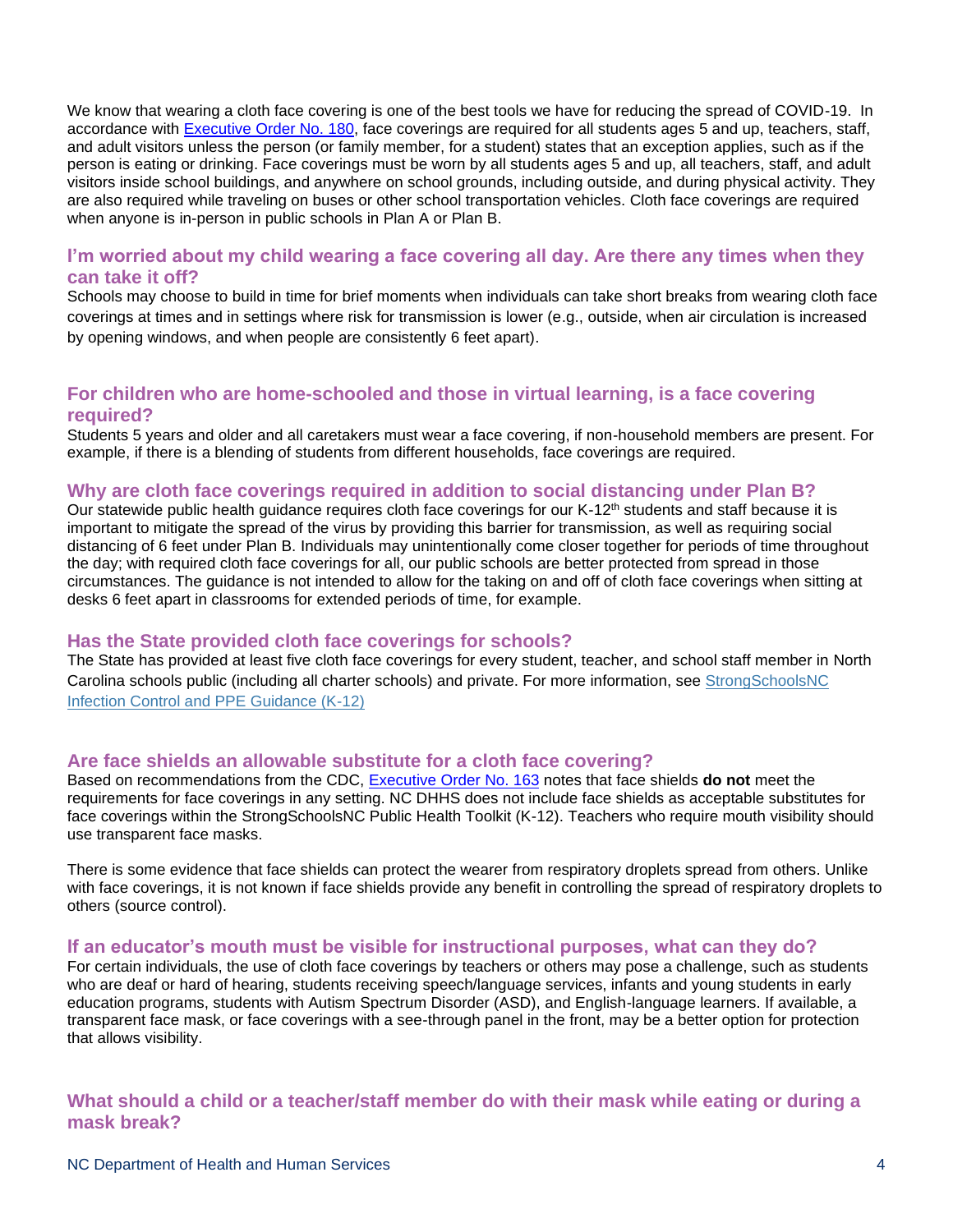The CDC [recommends](https://www.cdc.gov/coronavirus/2019-ncov/community/schools-childcare/cloth-face-cover.html) that cloth face coverings should be stored in a space designated for each student that is separate from others when not being worn (e.g., in individually labeled containers or bags, personal lockers, or cubbies).

## **If a teacher is more than 6 feet away from students and is inside a classroom, can they remove their mask while speaking?**

No – In accordance with [Executive Order No. 180,](https://files.nc.gov/governor/documents/files/EO180-Face-Coverings-Requirements.pdf) face coverings are required for all teachers unless an exception applies. Face coverings must be worn by all students ages 5 and up, all teachers, staff, and adult visitors inside school buildings, and anywhere on school grounds, including outside, and during physical activity. They are also required while traveling on buses or other school transportation vehicles. Cloth face coverings are required when anyone is inperson in public schools in Plan A or Plan B.

### **Are plexiglass/vinyl barriers substitutes for distancing if masks are also worn?**

No – These mitigation efforts should be layered, as opposed to thinking of them as alternatives, in order to ensure the greatest possible avoidance of exposure to COVID-19.

# **Where can I find more guidance about the Personal Protective Equipment (PPE) and infection control materials recommended for schools and ordering information?**

NCDHHS partnered with NCDPI, NCDOA, and the Office of Emergency Management to release [StrongSchoolsNC](https://files.nc.gov/covid/documents/guidance/education/Strong-Schools-NC-Public-Health-Toolkit-PPE-Guidance.pdf)  [Infection Control and PPE Guidance for K –](https://files.nc.gov/covid/documents/guidance/education/Strong-Schools-NC-Public-Health-Toolkit-PPE-Guidance.pdf) 12 schools. This document provides detailed guidance, information on ordering using state contracts, and distribution of two-month PPE starter packs for school nurses and delegated staff, as well as information on cloth face coverings provided for all students, staff, and teachers at public schools across North Carolina.

### **My company manufactures PPE and/or infection control materials, such as cloth face coverings. How can I be considered as a vendor for the state?**

North Carolina needs companies and manufacturers that can produce and provide critical supplies to respond to the COVID-19 pandemic.

Please complete the form [linked here.](https://covid19.ncdhhs.gov/procurement-form) All required fields must be completed in order to be considered for a procurement.

# <span id="page-4-0"></span>School Operations: In-Person with Minimal Social Distancing (Plan A), In-Person/Hybrid with Required 6 Ft. Social Distancing (Plan B) or Remote-Only (Plan C)

### **Which operational plan is my child's school operating under?**

Consult directly with your child's school to learn more about specific operational plans.

**Kindergarten – 5 th Grade Students**: Effective October 5, 2020, and until further notice, schools may choose to operate in 'Plan A' for all kindergarten – 5<sup>th</sup> grade students. If schools choose to operate in 'Plan A,' they must operate under 'Plan A' health and safety requirements, outlined in this Toolkit, while in school buildings and on school grounds. Schools may choose a more restrictive 'Plan B' or 'Plan C.' Schools may choose between 'Plan A,' 'Plan B' or 'Plan C' at any time. If schools operate under 'Plan A,' it is strongly recommended that they operate school transportation under 'Plan B' health and safety requirements, outlined in this Toolkit.

**6 th – 12th Grade Students:** Effective October 5, 2020, and until further notice, schools may choose to operate in 'Plan B' or 'Plan C' for all 6<sup>th</sup> – 12<sup>th</sup> grade students. If schools choose to operate in 'Plan B,' they must operate under 'Plan B' health and safety requirements, outlined in detail in this Toolkit, unless they choose the more restrictive 'Plan C.' Schools may choose between 'Plan B' and 'Plan C' at any time.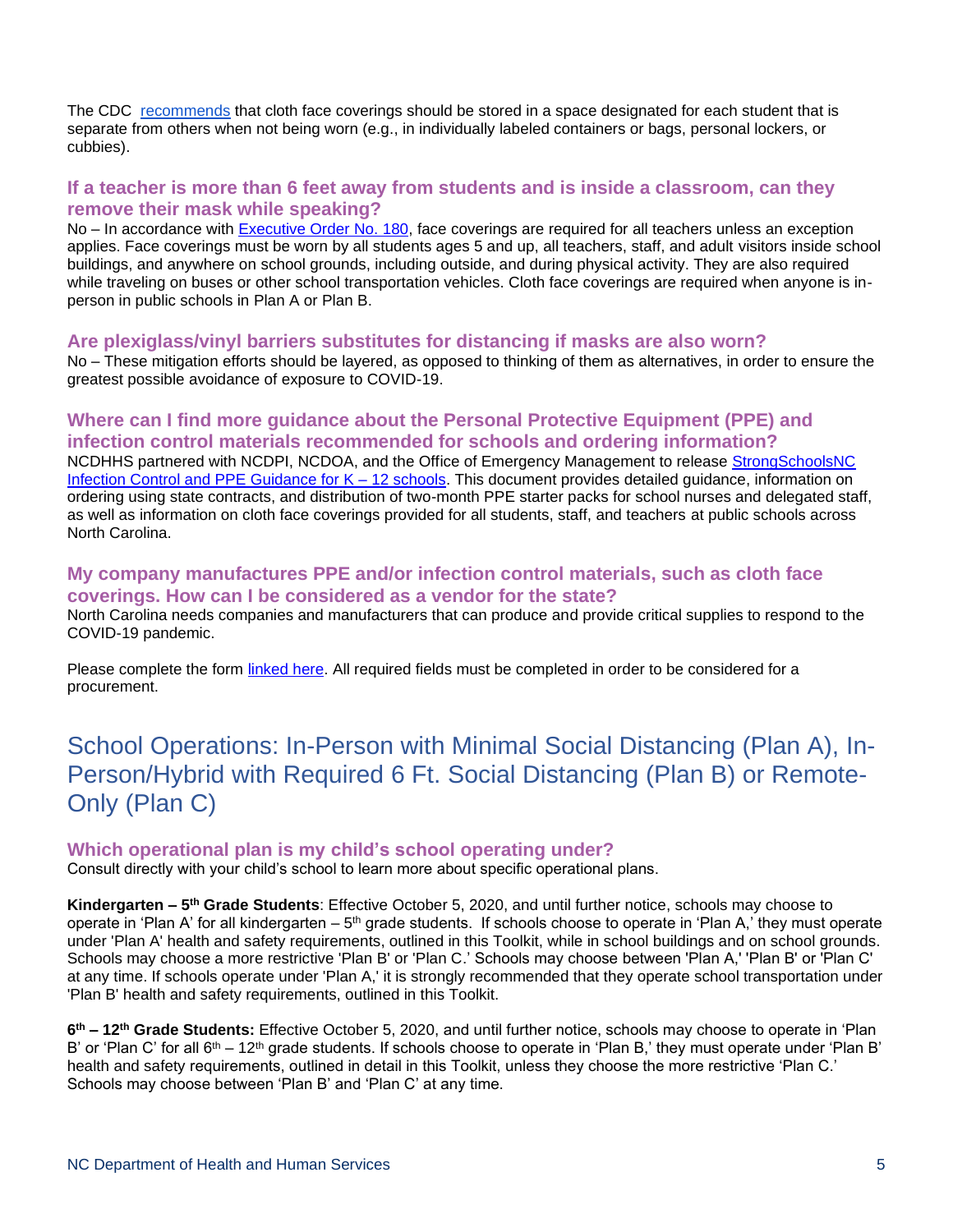Schools have flexibility in how they choose to implement the requirements and it is expected that all schools will also offer full-time virtual instruction for higher-risk students and teachers, and for families opting for remote learning for their children.

# **If my school building and/or my school transportation includes a mix of Kindergarten through 5th and other grades, can we still implement Plan A as an option?**

School Building: If a school building serves Kindergarten through 5<sup>th</sup> grade in addition to other grades, from October 5, 2020, until further notice, only the K - 5 grades may operate under Plan A.

School Transportation: If a school transportation vehicle serves kindergarten through 5<sup>th</sup> grade in addition to other grades, from October 5, 2020, until further notice, the school transportation vehicle must operate under Plan B.

The requirements for school transportation under Plan B are:

- No more than one passenger may be seated per school bus bench seat with the exception that members of the same household may share a seat.
- No more than two students may be seated in a non-bus vehicle unless all students in the vehicle are members of the same household.

#### **Are school districts allowed to provide remote learning during the 2020-21 school year?**

School districts and charter schools are required under legislation to develop remote learning plans for the 2020-21 school year. Under the guidance for all plans (A, B, and C), all schools should provide a remote learning option for all families, and all schools are required to provide remote learning instruction for students who (or a family who) identifies as high-risk for severe disease due to COVID-19. Based on an [advisory letter](https://files.nc.gov/governor/documents/files/Advisory_letter_re_remote_learning_final_with_signature_July_13.pdf) from the NC Department of Justice, school districts do have the authority under existing legislation to schedule remote learning days as needed based on health and safety needs of students and teachers, including prior to August 24.

### **Can schools operate in remote learning only (Plan C)?**

Under the NCDHHS guidance, school districts or charter schools may choose to be more restrictive than the stateannounced lowest levels of restriction (as of October 5<sup>th</sup>, Plan A for K – 5<sup>th</sup> grade, and Plan B 6<sup>th</sup> – 12<sup>th</sup> grade,) but they may not be less restrictive. (For example,  $6<sup>th</sup> - 12<sup>th</sup>$  grade may not operate at a Plan A level.)

#### **Is social distancing required under Plan A?**

Social distancing is recommended under Plan A, but is not required. Under Plan A, schools can bring back more students, therefore other required mitigation strategies are even more critical: wearing cloth face coverings, keeping hands washed and surfaces clean, and the recommended emphasis on cohorting students and teachers into groups that will not intermix.

# <span id="page-5-0"></span>**Transportation**

### **How are we keeping school buses as safe as possible for students, and still able to operate?**

NCDHHS continues to work closely with our partners at NCDPI and the State Board of Education to ensure that all public health guidance for K – 12 schools is operationalized thoughtfully across the state. NCDHHS updated the Plan B transportation guidance section as of June 30, 2020, to support greater operational feasibility in school transportation that will still require mitigation efforts to reduce the spread of COVID-19.

In accordance with [Executive Order No. 180,](https://files.nc.gov/governor/documents/files/EO180-Face-Coverings-Requirements.pdf) face coverings are required for all students ages 5 and up, teachers, staff, and adult visitors unless the person (or family member, for a student) states that an exception applies, such as if the person is eating or drinking. Face coverings must be worn by all students ages 5 and up, all teachers, staff, and adult visitors inside school buildings, and anywhere on school grounds, including outside, and during physical activity.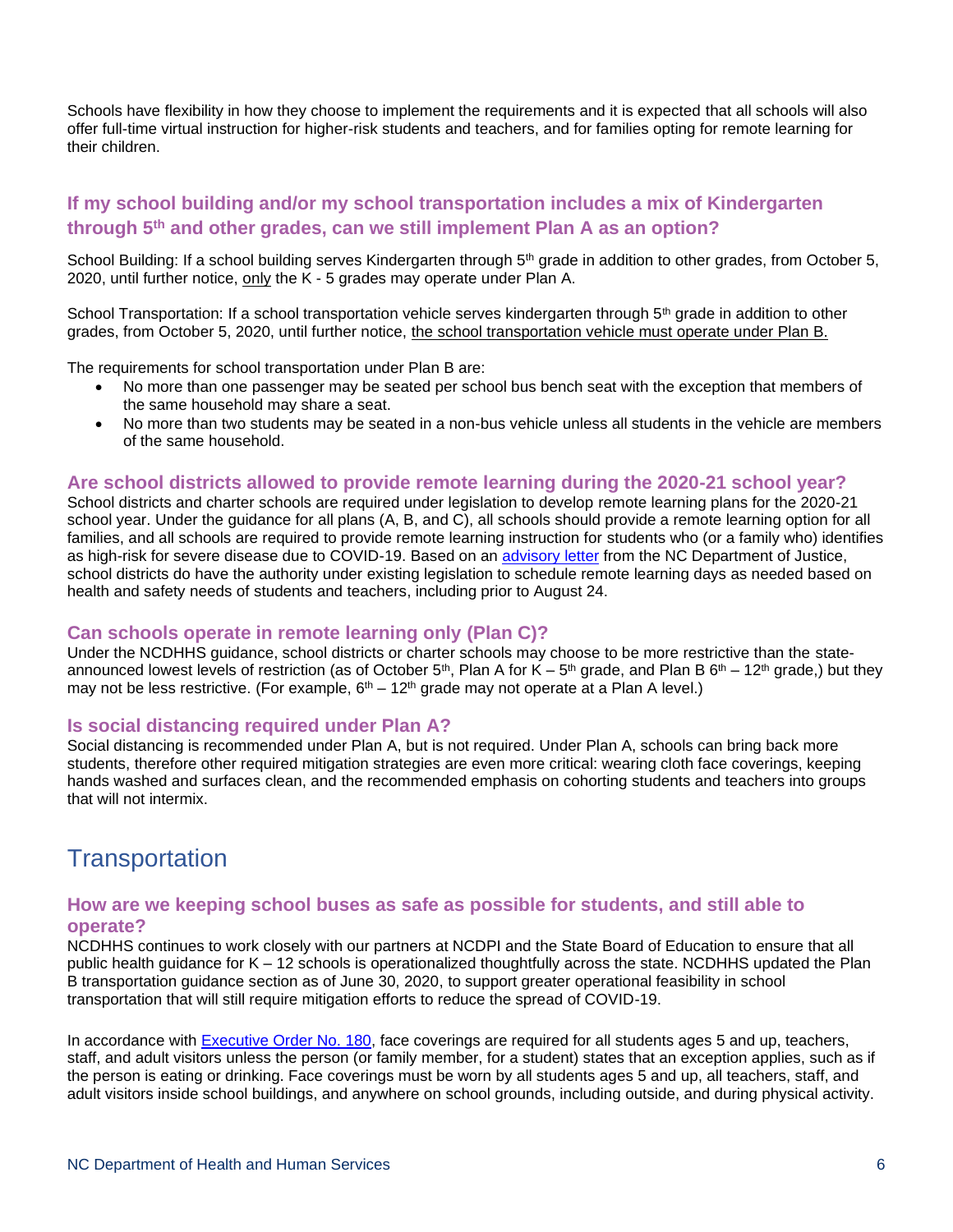They are also required while traveling on buses or other school transportation vehicles. Cloth face coverings are required when anyone is in-person in public schools in Plan A or Plan B.

Additionally, as of October 5, 2020, schools may choose to operate in Plan A for all kindergarten  $-5$ <sup>th</sup> grade students. However, if schools operate under Plan A, they are strongly encouraged to operate school transportation under Plan B health and safety requirements. Given that school transportation vehicles are more confined spaces than classrooms, and that at maximum capacity a school bus could hold up to 70 children, Plan B ensures density reduction on school transportation to allow for additional social distancing in those settings to reduce the potential risk of viral exposure.

All Plan B schools utilizing transportation are required to adhere to Plan B requirements for transportation:

- No more than one passenger may be seated per school bus bench seat with the exception that members of the same household may share a seat.
- No more than two students may be seated in a non-bus vehicle unless all students in the vehicle are members of the same household.

## **What are the requirements if a school transportation vehicle serves kindergarten through 5 th grade in addition to other grades?**

If a school transportation vehicle serves kindergarten through 5<sup>th</sup> grade in addition to other grades, from October 5, 2020, until further notice, the school transportation vehicle must operate under Plan B.

The requirements for school transportation under Plan B are:

- No more than one passenger may be seated per school bus bench seat with the exception that members of the same household may share a seat.
- No more than two students may be seated in a non-bus vehicle unless all students in the vehicle are members of the same household.

You should contact your child's school to learn more about the operational procedures your campus is planning.

### **What should be done if a child is symptomatic at a bus stop?**

Any student, staff member, or any other person entering a school facility, such as a school building or a transportation vehicle, must be screened for COVID-19 symptoms and have their temperature checked. For students boarding school transportation on the way to school, a school may institute a parent/guardian daily attestation form that states their child does not have COVID-19 symptoms. However, this student must be screened for COVID-19 symptoms and have their temperature checked prior to entering the school building.

Follow the symptom screening protocol outlined in the Monitoring for Symptoms section in the [StrongSchoolsNC](https://files.nc.gov/covid/documents/guidance/Strong-Schools-NC-Public-Health-Toolkit.pdf)  [Toolkit](https://files.nc.gov/covid/documents/guidance/Strong-Schools-NC-Public-Health-Toolkit.pdf) for any person entering a school transportation vehicle. A school may choose to implement a daily parent/guardian attestation form, but must still conduct a daily, in-person symptom screening upon arrival at school. The process of administering the attestation form would be up to the school/district, such as a paper vs. electronic form. Any additional considerations and/or questions regarding operationalizing these requirements should be directed to NCDPI and NCSBE.

Schools should have an operational procedure for this specific situation. Consult with DPI for further guidance. However, in the case there is no other option, a symptomatic child could be placed in a seat on the bus with social distancing protocols in place, and ventilation on the bus can be increased by opening windows.

# <span id="page-6-0"></span>Specials and Extracurricular Activities (e.g., Athletics, Gym, Music, Band, Art)

**What are the requirements for school sports?**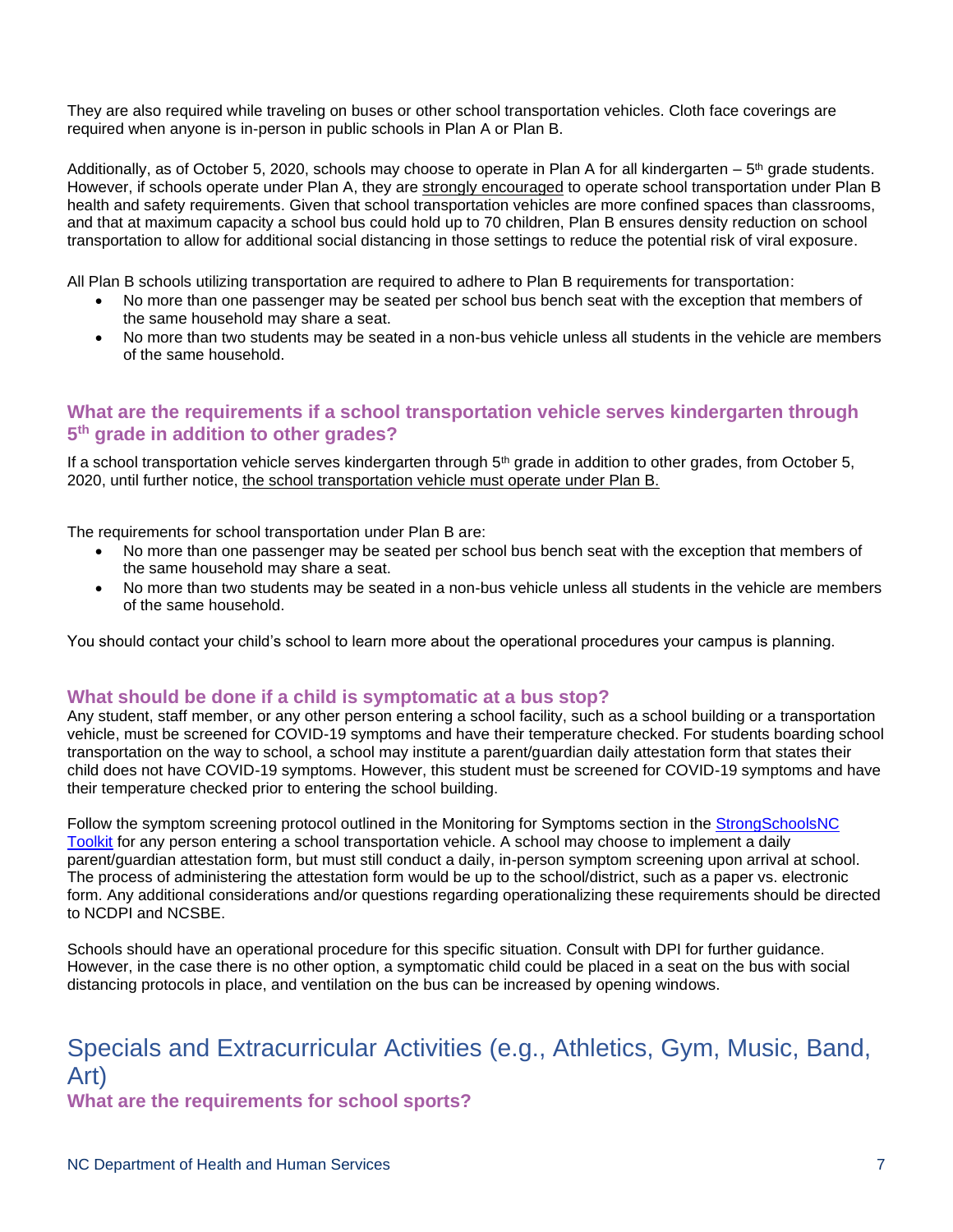Schools can continue sports activities in person in accordance with the recommendations outlined in the [NCDHHS](https://files.nc.gov/covid/documents/guidance/NCDHHS-Interim-Guidance-for-Youth-Amateur-Sports.pdf)  [Interim Guidance for Administrators and Participants of Youth, College, and Amateur Sports Programs](https://files.nc.gov/covid/documents/guidance/NCDHHS-Interim-Guidance-for-Youth-Amateur-Sports.pdf) (also available in [Spanish\)](https://files.nc.gov/covid/documents/guidance/Interim-Guidance-for-Youth-College-Amateur-Sports-Phase-2-Spanish.pdf).

For school year requirements and recommendations, see page 4 of the [StrongSchoolsNC Public Health](https://files.nc.gov/covid/documents/guidance/Strong-Schools-NC-Public-Health-Toolkit.pdf) Toolkit on social distancing and minimizing exposure.

Schools are required to choose physical education activities that limit the use of shared equipment and any close contact between students during those activities is limited and brief. Additionally, schools are required to discontinue in-person activities that involve bringing together large groups of people or activities that do not allow for social distancing.

## **What guidance is provided for "specials," such as music class, physical education, band, and art?**

Please refer to [Requirements and Recommendations for Recess, Specials, and General Activities.](https://files.nc.gov/covid/documents/guidance/education/Requirements-and-Recommendations-for-Recess-Specials-and-General-Activities.pdf)

# <span id="page-7-0"></span>Keeping Schools Clean

## **How will we keep schools clean enough to reduce the risk of COVID-19 exposure and spread?**

The [StrongSchoolsNC Public Health Toolkit \(K-12\)](https://files.nc.gov/covid/documents/guidance/Strong-Schools-NC-Public-Health-Toolkit.pdf) outlines actions that schools must take to minimize spread of COVID-19 while allowing in-person teaching to resume, such as social distancing requirements, screening protocols for COVID-19 symptoms, and thorough cleaning and hygiene routines.

Schools are required to take the following actions, among many more, to keep buildings, surfaces, objects, and hands clean:

- Provide adequate supplies to support healthy hygiene behaviors (e.g., soap, hand sanitizer with at least 60% alcohol for safe use by staff and older children, paper towels, and tissues).
- Teach and reinforce handwashing with soap and water for at least 20 seconds and/or the safe use of hand sanitizer that contains at least 60% alcohol by staff and older children. Younger children should be able to use alcohol-based hand sanitizer, as long as they are doing so under adult supervision, and the bulk containers are being stored away from students.
- Provide hand sanitizer (with at least 60% alcohol) at every building entrance and exit, in the cafeteria, and in every classroom, for safe use by staff and older students.
- Establish a schedule for and perform ongoing and routine environmental cleaning and disinfection of high-touch areas, such as faucet handles, EPA approved disinfectant.
- Limit sharing of personal items and supplies.

# **If the biggest risk for COVID-19 exposure seems to be through airborne particulates, why is there still so much emphasis on rigorous cleaning?**

Surface-based cleaning and disinfection is important in combination with social distancing. While we know that most known outbreaks have come from close contact, there is risk of exposure from touching a contaminated surface and then touching one's eyes, nose, or mouth. All infection control measures need to be used together for additive protection.

### **Is hand sanitizer safe for schools to use?**

Making hand sanitizer containing at least 60% alcohol available for students and staff is a required component of the [StrongSchoolsNC Public Health Toolkit.](https://files.nc.gov/covid/documents/guidance/Strong-Schools-NC-Public-Health-Toolkit.pdf)

Alcohol-based hand sanitizers with at least 60% alcohol are known to be effective against SARS-CoV-2 virus and can be placed in dispensers and other containers that are readily available for student use. This availability of hand sanitizer should not be considered a violation of 15A NCAC 18A .2415(b). While Executive Order No. 116, (Declaration of a State of Emergency to Coordinate Response and Protective Actions to Prevent the Spread of COVID-19) or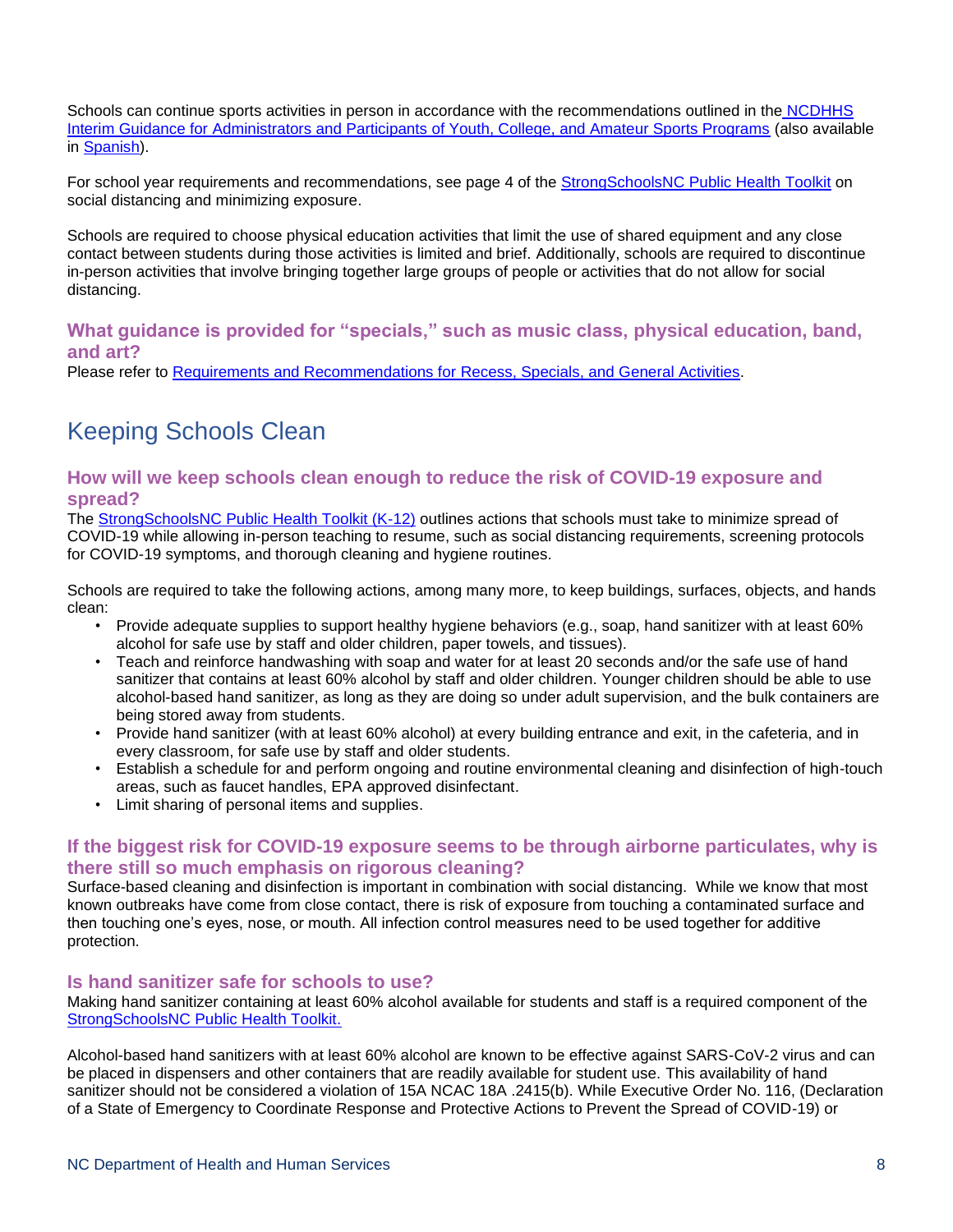another State of Emergency declaration is in effect during this school year, such hand sanitizer dispensers may be used by students without being considered a violation of Rule .2415 if handled in a safe manner supervised by teachers or other adults in accordance with the directions on the label, and bulk containers of hand sanitizer are stored according to manufacturer's instructions when not in use.

### **How should an isolation room be kept clean if it needs to be used more than once in a school day?**

NCDHHS recommends using [this guidance](https://www.cdc.gov/coronavirus/2019-ncov/community/organizations/cleaning-disinfection.html) from the CDC on cleaning and disinfection to inform these practices. Waiting 24 hours before cleaning may not be practical in school settings for an isolation room, so we recommend increasing ventilation between sick students and providing disinfection of the areas once the student leaves—of course, following manufacturer's instructions for use and contact time. In addition, try to cut down on soft surfaces in the room that are difficult to clean/disinfect.

# <span id="page-8-0"></span>Screening and Reducing Exposure

### **What is required for COVID-19 screening and monitoring symptoms among students and staff at schools?**

See the [StrongSchoolsNC Public Health Toolkit](https://files.nc.gov/covid/documents/guidance/Strong-Schools-NC-Public-Health-Toolkit.pdf) for the statewide requirements and recommendations on screening for and monitoring COVID-19 symptoms.

Any student, staff member, or any other person entering a school facility, such as a school building or a transportation vehicle, must be screened for COVID-19 symptoms and have their temperature checked. For students boarding school transportation on the way to school, a school may institute a parent/guardian attestation form that states their child does not have COVID-19 symptoms. However, this student must be screened for COVID-19 symptoms and have their temperature checked prior to entering the school building. Follow the symptom screening protocol outlined in the Monitoring for Symptoms section above for any person entering a school transportation vehicle. A school may choose to implement a daily parent/guardian attestation form, but must still conduct a daily, in-person symptom screening upon arrival at school. The process of administering the attestation form would be up to the school/district, such as a paper vs. electronic form. To learn if your school/district is using a parent/guardian attestation form, reach out to your school leadership.

### **Who should conduct symptom screenings?**

The NCDHHS [Reference Guide for Suspected, Presumptive, or Confirmed Cases of COVID-19](https://files.nc.gov/covid/PHT-ScreeningReferenceGuide_6.30.pdf) notes in the diagram on page 3 that any school staff person could conduct screenings. Recently, the CDC updated their guidance recommending that universal symptom screening be conducted by parents or caregivers before students go to school each day. NCDHHS continues to evaluate guidance on screening procedures and will widely share any changes to those policies. For more information, please visit the CDC guidance available online here: [Screening K-12 Students.](https://www.cdc.gov/coronavirus/2019-ncov/community/schools-childcare/symptom-screening.html)

# **I have seen information on social media regarding infrared thermometers used for screening in schools and possible negative effects. Can these thermometers cause harm?**

Infrared thermometers are safe for use in reading the surface temperature of a child or adult. Infrared thermometers measure the body's surface temperature without emitting any radiation or signal to do so. The human body itself emits radiation in the form of heat. That heat is called infrared radiation. An infrared thermometer reads that heat radiation coming off of the skin of the forehead. It receives radiation; it does not send radiation. The amount of heat radiation being picked up from a child is converted by the thermometer into a temperature value. That is why sometimes a child that is flushed and hot from being outside will read as having a fever. They are temporarily putting out a lot of body heat radiation. If they are allowed to rest and cool off, they will read normal later.

### **How are "Exposure" and a "Close Contact" defined?**

**Exposure** to COVID-19**,** or being in **close contact,** is defined as being physically exposed within 6 feet of another person for 15 minutes cumulatively with or without a cloth face covering. Currently, there is no specific time interval defined, but 15 minutes or more cumulatively within one day could be considered (e.g. 5 minutes in at arrival, 5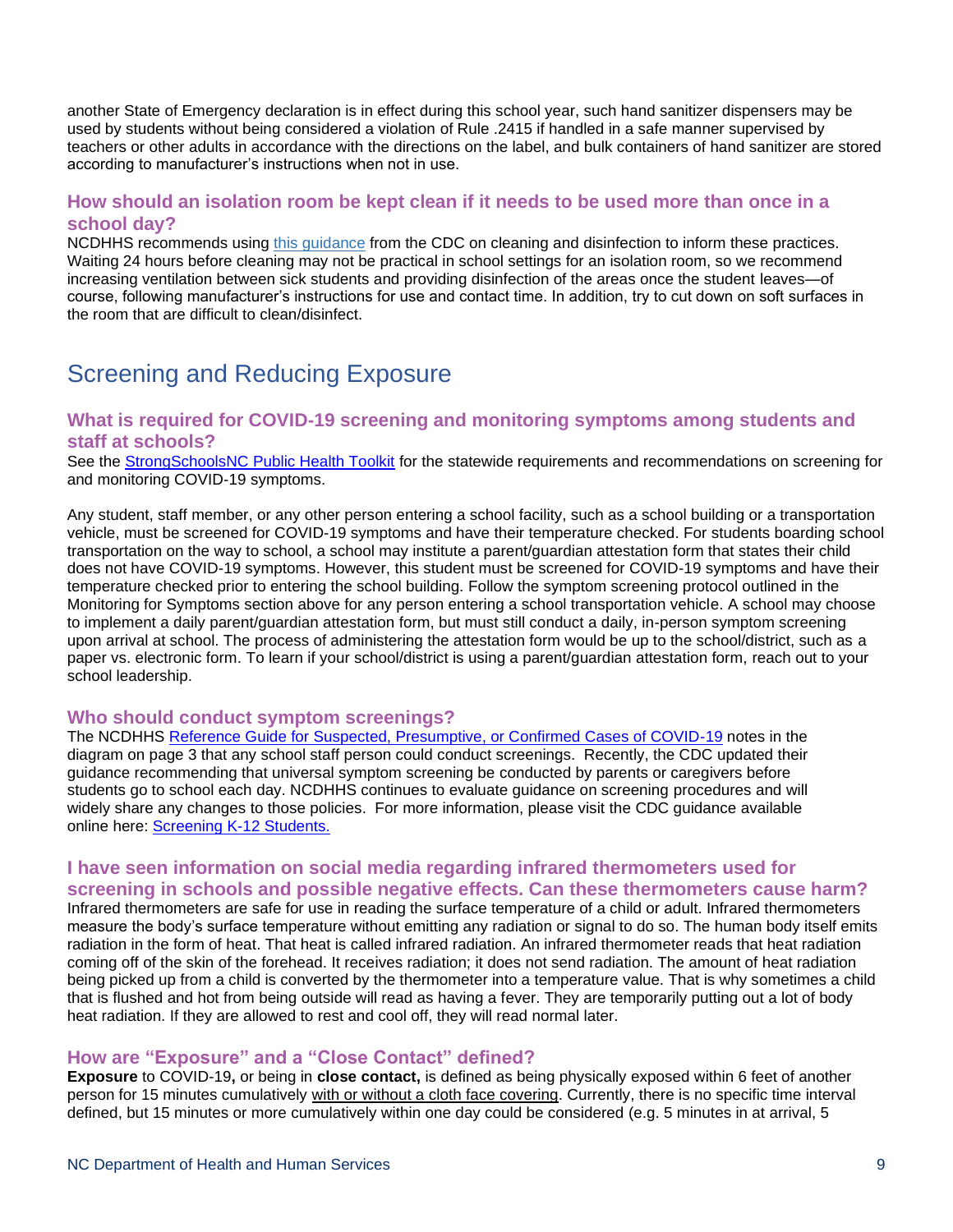minutes at lunch, and 5 minutes at dismissal). Any person who has had close contact to someone who has tested positive for COVID-19 should quarantine for 14 days after the last close contact. If no symptoms develop nor do they have a positive COVID-19 test, they may return to school after the 14-day quarantine. Please see our Reference [Guide for Suspected, Presumptive, or Confirmed cases of COVID-19](https://files.nc.gov/covid/PHT-ScreeningReferenceGuide_6.30.pdf) for more information.

### **Will the Local Health Department share identifying information about my school, me, or my child if we contract the virus?**

Your privacy and your child's privacy are prioritized during this health crisis. Information may be shared under GS 130A-143(4) when necessary for public health and implementation of control measures. A local health department may share more information about a person who has tested positive with a school if it is "necessary to prevent transmission in the facility or establishment [i.e., school] for which they are responsible." However, the local health department is responsible for ensuring that a school is instructed to protect confidentiality.

NCDHHS does not publicize the names of individuals who test positive for COVID-19, nor the name of a school that individual works at or attends. If a cluster (five laboratory-confirmed positive cases of COVID-19 that have a connection at a specific location or a specific event) outbreak is reported at a school, NCDHHS will post the name of the school, public or private, to [this public report](https://covid19.ncdhhs.gov/dashboard/outbreaks-and-clusters) released twice weekly.

# **Are medical professionals caring for COVID-19 patients excluded from screening for exposure?**

Screening for exposure would not require the exclusion of medical professionals who may have been exposed to COVID-19 positive individuals while wearing proper PPE. This would include nurses, physician assistants, physicians, medical staff, or individuals delegated at schools to perform medical tasks. We are following CDC Guidance on this topic.

### **When can a person return to school if they receive an alternate diagnosis?**

A person can return to school, following normal school policies, once there is no fever without the use of feverreducing medicines and they have felt well for 24 hours, if they receive an alternate diagnosis from a health care provider, and the health care provider has determined COVID-19 testing is not needed. The health care provider is not required to detail the specifics of the alternate diagnosis that would explain the symptoms of fever, chills, shortness of breath or difficulty breathing, new cough or new loss of taste or smell.

## **What are the requirements for quarantine?**

Schools are required to:

- Utilize the CDC's most up[-to-date quarantine guidance.](https://gbc-word-edit.officeapps.live.com/we/1.%09https:/www.cdc.gov/coronavirus/2019-ncov/more/scientific-brief-options-to-reduce-quarantine.html) **Quarantine** refers to an individual who has been a close contact (within 6 feet for at least 15 minutes cumulatively over a 24-hour period) of someone who is positive with COVID-19.
- CDC continues to recommend quarantine for 14 days after last exposure. However, as of December 2, 2020, the CDC has offered options to reduce the duration of quarantine in either of the following two scenarios:
	- $\circ$  10 days of quarantine have been completed and no symptoms have been reported during daily monitoring;
	- $\circ$  7 days of quarantine have been completed, no symptoms have been reported during daily monitoring, and the individual has received results of a negative antigen or PCR/molecular test on a test taken no earlier than day 5 of quarantine.
- **If quarantine is discontinued before day 14, the individual must continue to monitor symptoms and strictly adhere to all non-pharmaceutical interventions** (e.g. wear a mask, practice social distancing) through 14 days after the date of last exposure.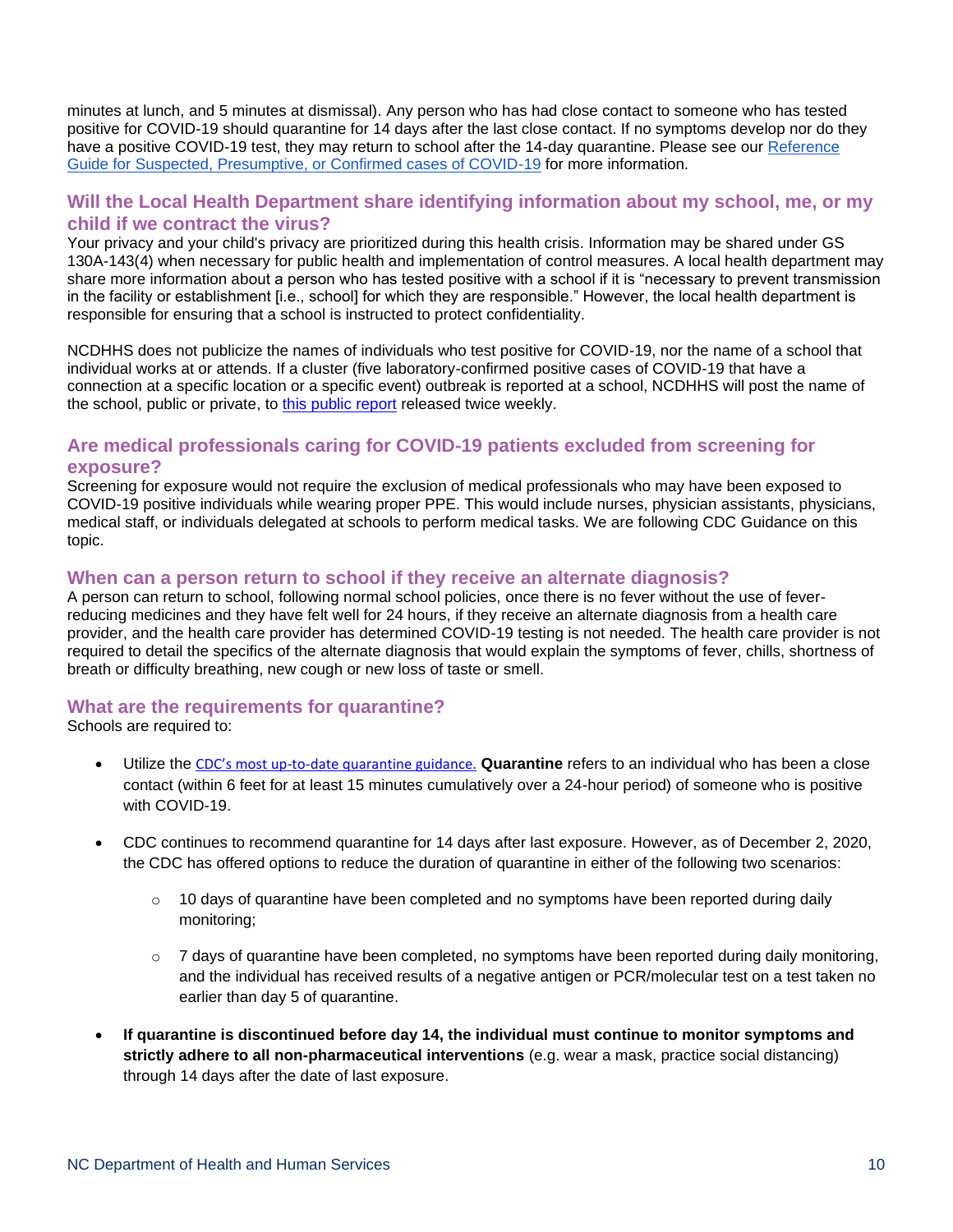• Follow the recommendations of their local public health department if someone at a school must quarantine. Local public health authorities make the final decisions about how long quarantine should last in the communities they serve, based on local conditions and needs.

# <span id="page-10-0"></span>Testing and Positive Cases

## **Will students and teachers need to be tested for COVID-19 before they come back to school?**

No, students and teachers are not required to be tested for COVID-19 before they come back to school. Schools are required to conduct symptom screenings, including temperature checks, of any person entering a school building or school transportation vehicle including students, teachers, staff, family members and other visitors.

## **Can a student receive a COVID-19 test without the consent of a parent or guardian?**

In general, receiving consent from parents or guardians for student testing for COVID-19 is the expectation and will be the normal process. However, pursuant to G.S. 90-21.5, minors with decisional capacity may consent for testing for COVID-19 (a novel coronavirus), as it is considered a medical health service for the diagnosis of a reportable disease. The UNC School of Government has a post summarizing the law on decisional capacity. It can be found [here.](https://www.sog.unc.edu/sites/www.sog.unc.edu/files/course_materials/Consent%20to%20Medical%20Treatment%20for%20Minor%20Children.pdf)

### **How will new cases of COVID-19 be handled in our schools?**

NCDHHS released the [Reference Guide for Suspected, Presumed, or Confirmed Cases of COVID-19.T](https://files.nc.gov/covid/documents/guidance/education/PHT-Screening-Reference-Guide.pdf)he guide details how schools should handle these scenarios and should be used in schools across the state.

Specifically, this reference guide outlines protocols that staff should follow when interacting with students or staff who:

- 1) Share they were exposed to someone with COVID-19 (defined as having close contact of less than 6 feet distance for 15 minutes or more over a 24-hour period) but have no symptoms
- 2) Share they were diagnosed with COVID-19 less than 10 days ago but are not symptomatic,
- 3) Present with at least one of the following COVID-19 symptoms (fever, chills, shortness of breath or difficulty breathing, new cough, new loss of taste or smell).

## **What are the requirements for isolation?**

If a student/employee has been diagnosed with COVID-19 but does not have symptoms, they must remain out of school and **isolate** until 10 days have passed since the date of their first positive COVID-19 diagnostic test, assuming they have not subsequently developed symptoms since their positive test.

If a person with symptoms is diagnosed with COVID-19 by a medical professional based on a test or their symptoms or does not get a COVID-19 test but has had symptoms, they should not be at school and should **isolate** at home until they (or a family member if younger child) can answer YES to the following three questions:

- 1. Has it been at least 10 days since the individual first had symptoms?
- 2. Has it been at least 24 hours since the individual had a fever (without using fever reducing medicine)?
- 3. Has there been symptom improvement, including cough and shortness of breath?

# **Where can I find more information about isolation and quarantine practices, especially if I live with someone who may have COVID-19?**

Quarantine is used to keep someone who might have been exposed to COVID-19 away from others. Quarantine helps prevent the spread of disease that can occur before a person knows they are sick or if they are infected with the virus without feeling symptoms. People in quarantine should stay home, separate themselves from others, monitor their health, and follow directions from their state or local health department. For more information about when and how to quarantine due to COVID-19 exposure, please read over the [English](https://files.nc.gov/covid/documents/guidance/When-to-Quarantine-English.pdf) or [Spanish](https://files.nc.gov/covid/documents/guidance/When-to-Quarantine-Spanish.pdf) guide.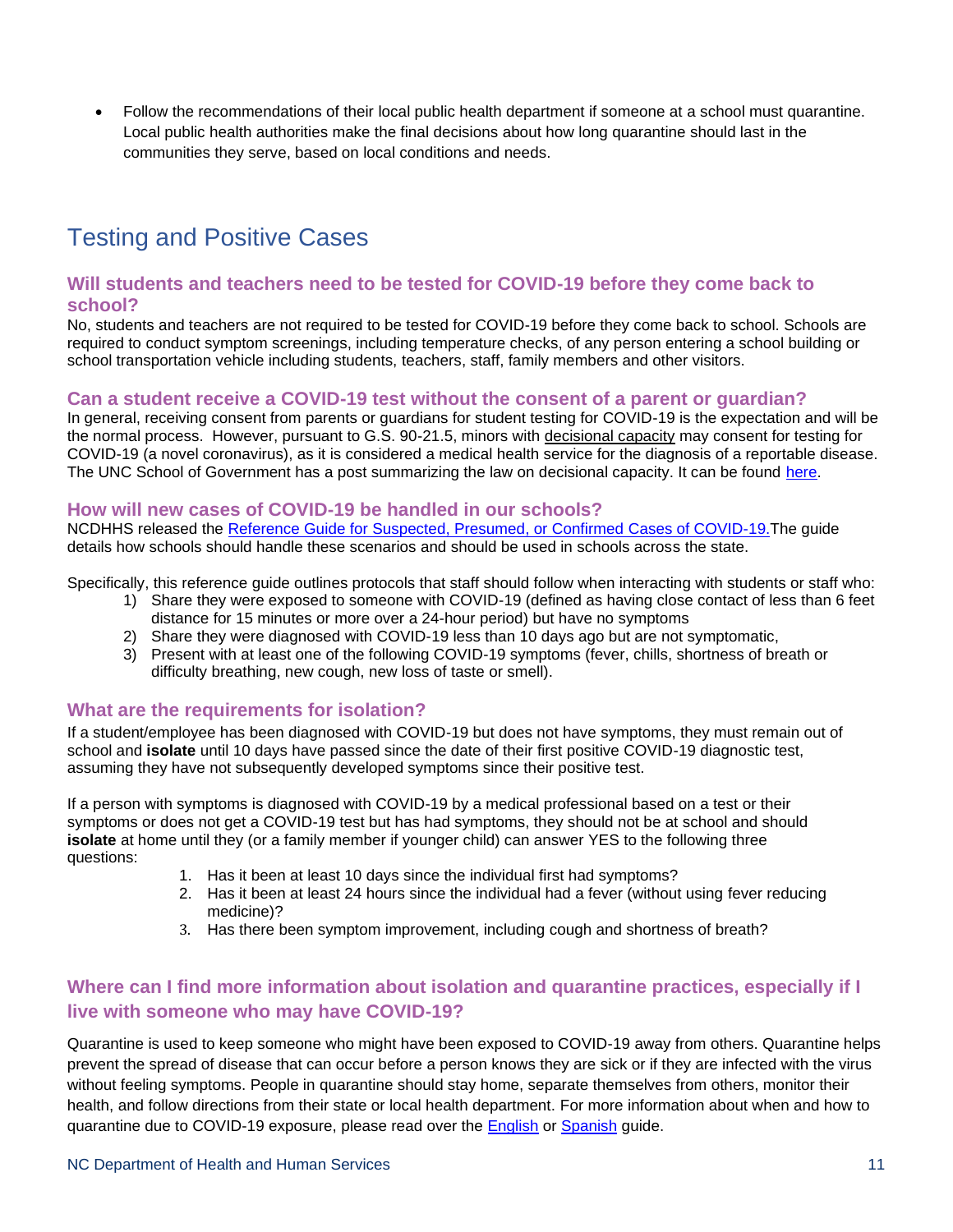## **Is there any required documentation for teachers/students that were exposed or tested positive to return to school?**

We know how important it is for our students, especially our youngest students, to be in schools for their educational development. We are not requiring students and employees to provide documentation of a negative test prior to returning to school after having a positive diagnosis for COVID-19 in order to reduce barriers to children returning to school. This is especially important for our students whose families may have financial, logistical, or other barriers to being tested.

## **Will there be COVID-19 testing offered at my child's school?**

NCDHHS is launching a pilot program to deploy COVID-19 testing in K-12 public schools to quickly identify students and staff who may have the virus to help slow its spread. Local education agencies including public school districts, charter school networks, or individual charter schools currently offering any in-person instruction – either Plan A or Plan B – are eligible to apply. Selected pilot sites will receive federally-funded rapid antigen tests to be used for students and staff with COVID-19 symptoms, or who are close contacts of someone who has tested positive for COVID-19

More information on the COVID-19 testing pilot for K-12 Schools is available at [https://files.nc.gov/covid/documents/guidance/education/NCDHHS-K-12-Testing-Pilot-Application-Packet.pdf.](https://files.nc.gov/covid/documents/guidance/education/NCDHHS-K-12-Testing-Pilot-Application-Packet.pdf)

# **Where can I learn more about COVID-19 testing and K-12 Schools?**

We know that many people have questions about the use of COVID-19 testing in education settings and/or among adults and children who work at or attend a K-12 school. This is an emerging area of public health practice and there is currently limited scientific or evidenced-based data on effective and efficient testing protocols and strategies.

As more public health research evolves and more is learned, the North Carolina Department of Health and Human Services (NCDHHS) will update the [linked considerations](https://files.nc.gov/covid/documents/guidance/education/K-12-COVID-19-Testing-Considerations.pdf) as a reference for Local Education Agencies (LEAs) including independent public schools and charters - and private schools, in consultation with their Local Health Departments (LHDs) to determine their own local approaches to administering COVID-19 tests, at their discretion.

# <span id="page-11-0"></span>Vulnerable and High-Risk Children, Families, and School Staff

## **How are North Carolina schools supporting the health and wellbeing of students and staff who might be at high-risk for severe disease due to COVID-19?**

Protecting vulnerable populations is critical to support the health and safety of our students, their families, and our staff across North Carolina's public schools. You should connect directly with your school for support as they finalize their plans for returning to school buildings. Remote learning options must be provided for students who are at high-risk for severe disease due to COVID-19, or whose family members are at high-risk.

Everyone is at risk for getting COVID-19 if they are exposed to the virus, but some people are more likely than others to become severely ill. Read more information from the [CDC.](https://www.cdc.gov/coronavirus/2019-ncov/need-extra-precautions/index.html) People at high risk include anyone who:

- Is 65 years of age or older
- Lives in a nursing home or long-term care facility
- Is pregnant
- Is a smoker
- Has a high-risk condition, including:
	- o Cancer